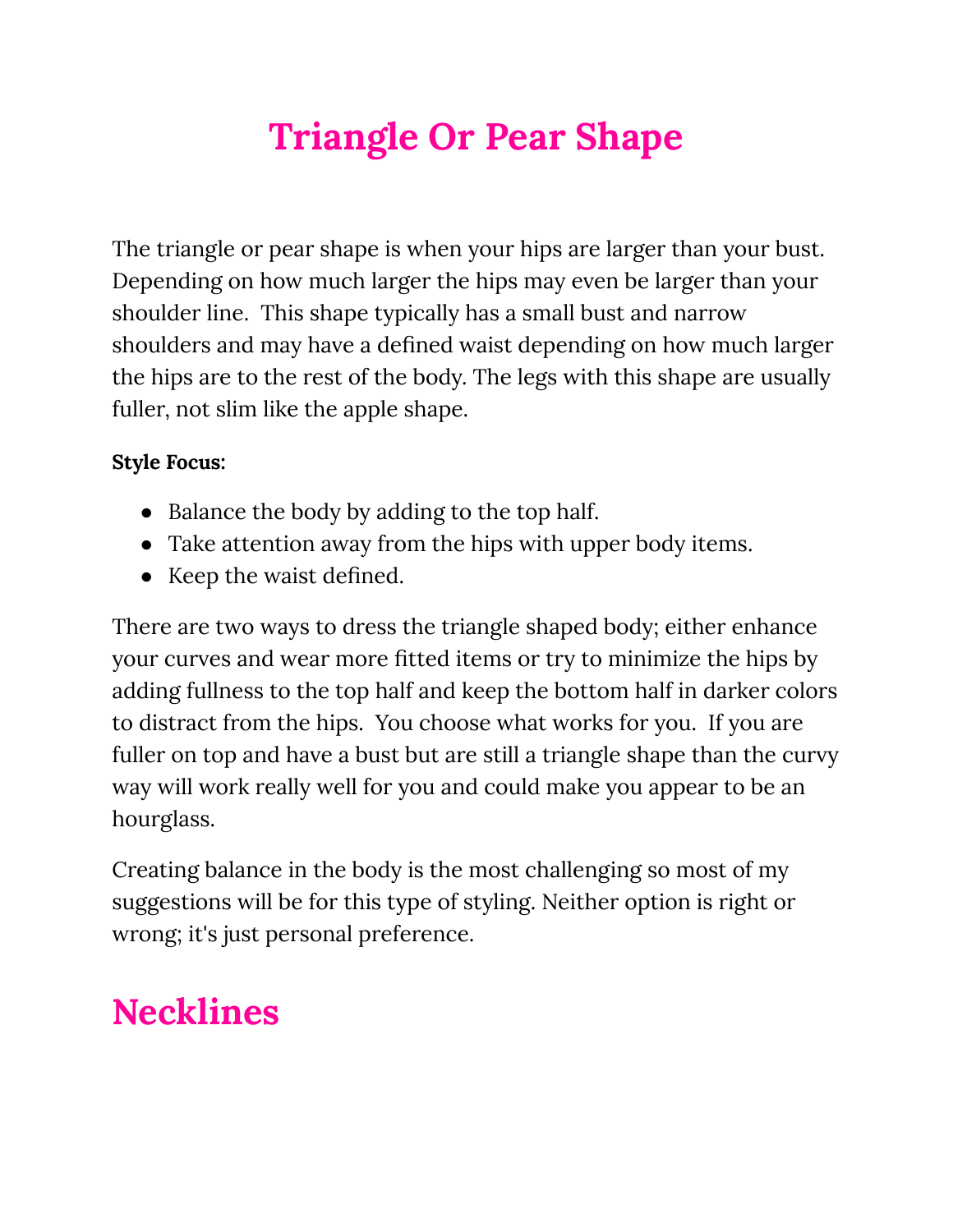The triangle shape is a great shape to take advantage of the wider necklines like boat necks, cowl necks and off the shoulder tops! These will look best by helping to widen the shoulder line to balance the hips! Although this shape can also wear many other necklines; you can check them out below!

#### **Best Styles:**

- Boat Neck
- Square Neck
- Off Shoulder
- Cowl Neck
- Mock & Turtleneck
- Embellished
- V-Neck
- Scoop
- Crew

# **Sleeves**

Have fun with your sleeves! Along with wider necklines, statement sleeves can also help to add some fullness to the top half of the body. This is great news since statement sleeves are very on trend. I also want to mention here that the triangle shape is the perfect candidate to wear shoulder pads as well!

- Puff
- Cap
- Flutter
- Doleman
- Bell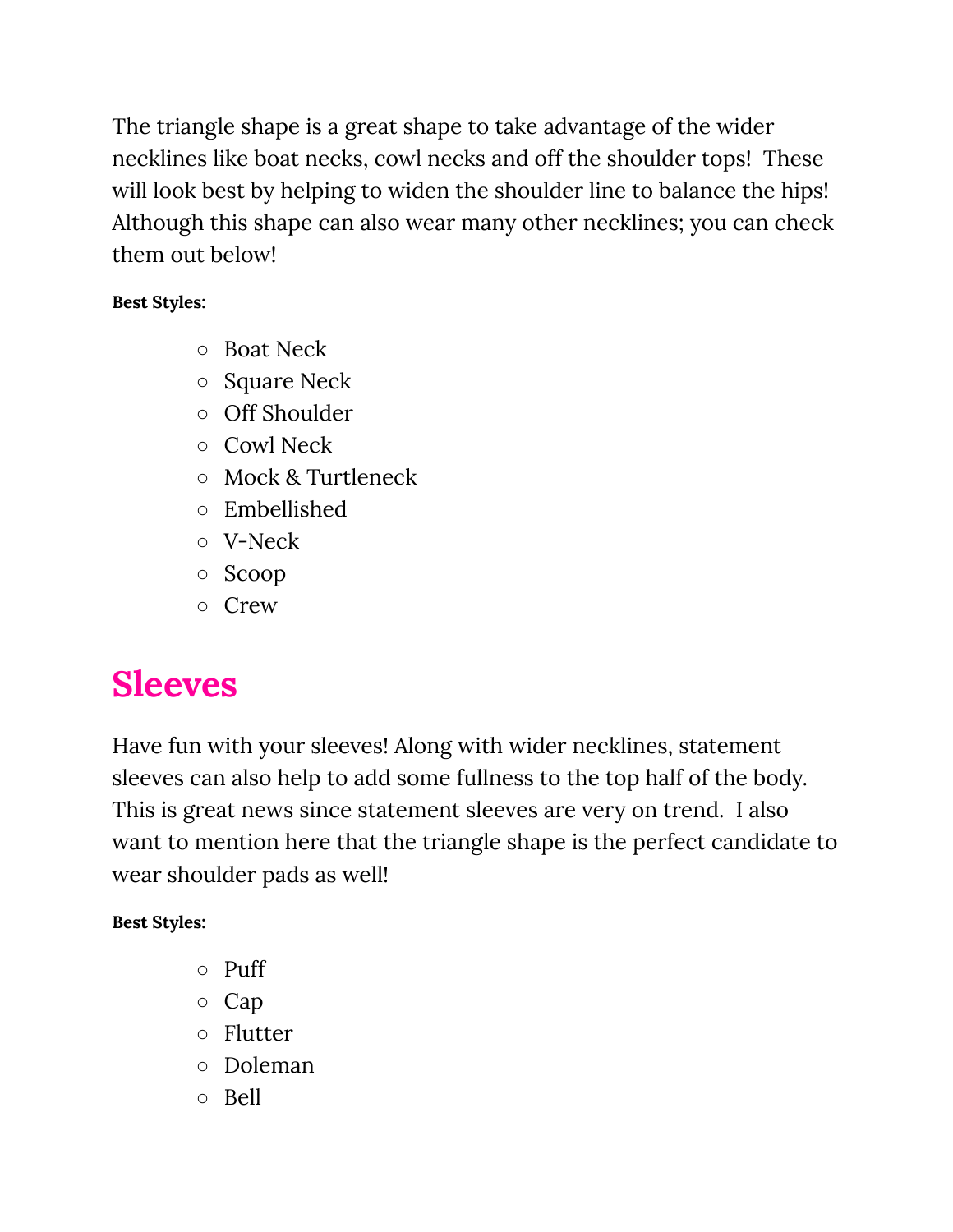# **Tops**

For the triangle or pear shape, tops that are shorter than the widest point of the hips look best. Going over the hips can add to them and possibly make them look larger. Because you want to bring focus to the top half of the body, choose styles that add fullness to the top. This can be done through certain styles, prints and colors listed below.

### **Best Styles:**

- $\circ$  Hit above the widest hip point
- Fitted At Waist
- Peplum
- Vertical Stripes
- Prints large or small
- $\circ$  Cropped just above the hips
- Pockets Near The Bustline
- Ruffles At Shoulders
- Wrap

### **Blazers & Jackets**

One of the best ways to add a little more fullness to the top half of the body is by layering! Jackets, blazers and cardigans should hit above or below the widest part of your hips.

- Cropped
- Mid-Thigh Length
- Pattern or Texture
- Bomber Jacket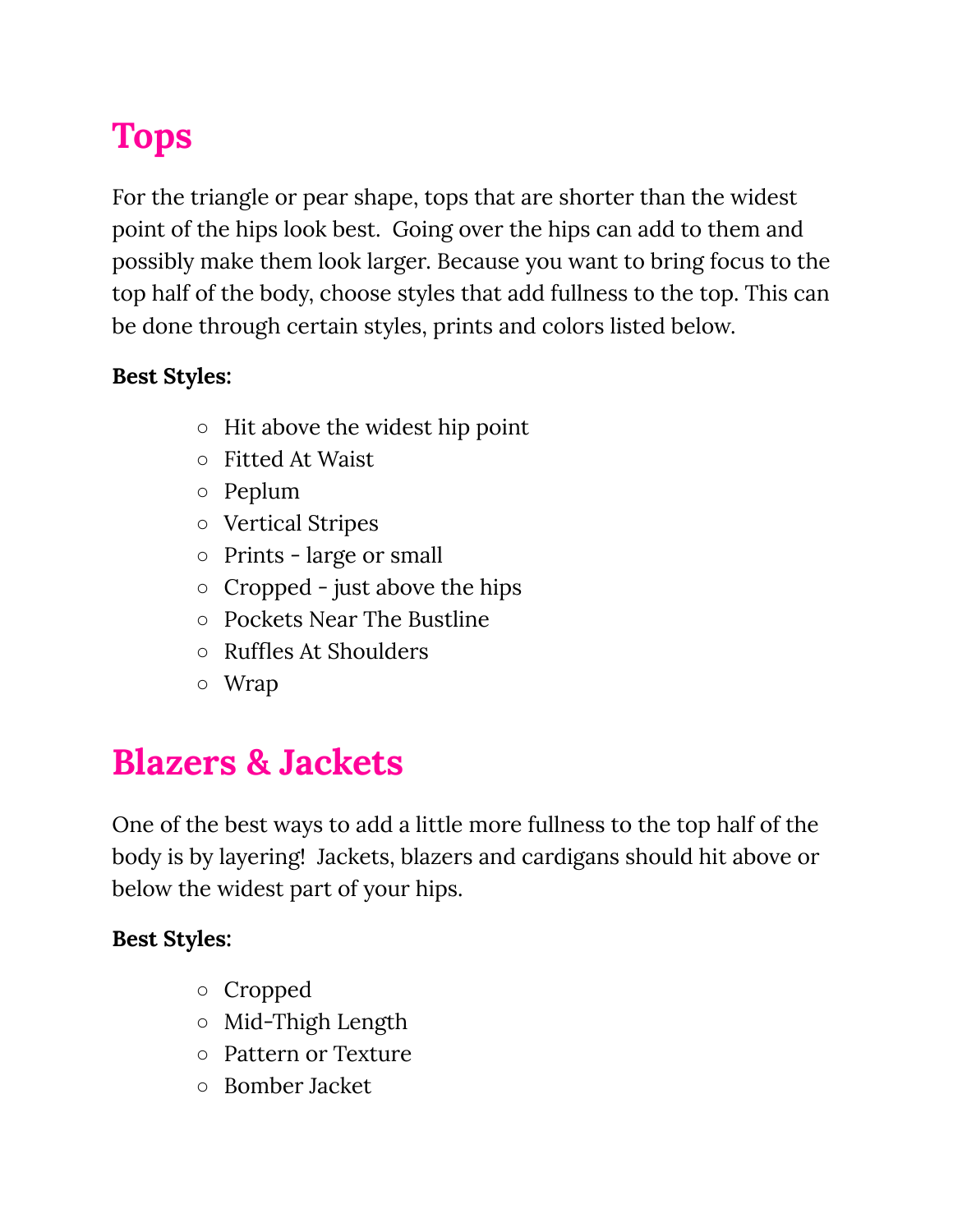- Moto Jackets
- Singles Breasted
- Double Breasted
- Embellishments Above Hip Area

# **Cardigans**

Cardigans look best in the same lengths as mentioned for blazers and jackets. You can also wear duster or ankle length cardigans. If you choose chunkier knits they will look best if they land above the hips. The example above shows a longer cardigan with a low pocket and for this lighter weight knit it really doesn't add more bulk but if this was a heavier knit it would not work as well.

### **Best Styles:**

- Tie Waist
- Cropped
- Long Duster

## **Pants**

Pants for the triangle shape look best if they are structured and a little bit thicker material. Especially the skinnier they get. Darker bottoms look best if you want to minimize your lower half, but otherwise pants that are lighter in color will work with the right pairing up top.

- Mid to High Waisted
- Flat Front
- Paperbag & Tie Waist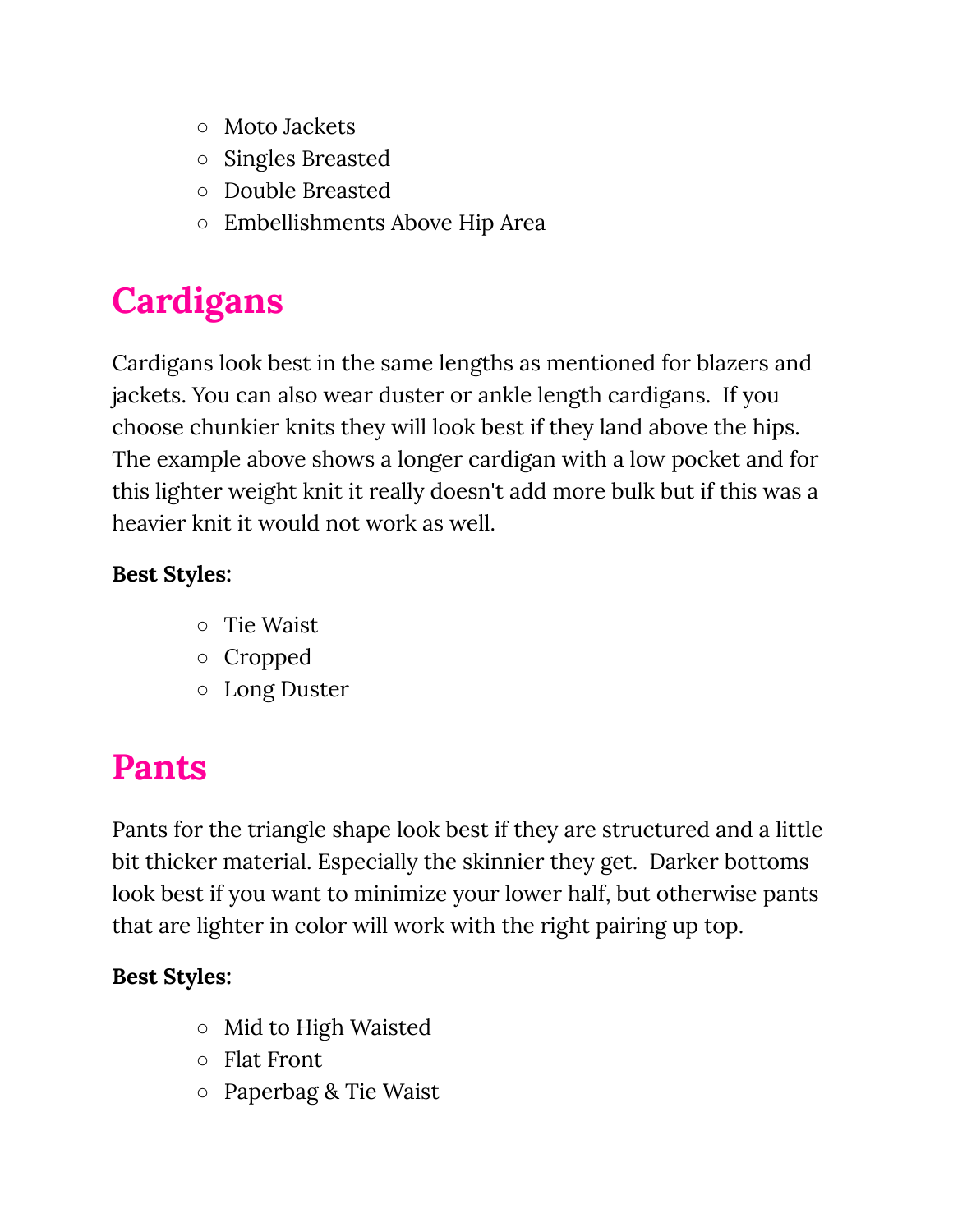- Bootcut
- Flare
- Straight
- Structured Wide Leg Trouser

### **Other Styles:**

○ Slim

## **Jeans**

The triangle or pear shape can wear lots of styles in jeans. Even a skinny will work as long as it is styled correctly.

### **Best Styles:**

- Mid To High Waisted
- Darker Washes
- Straight
- Bootcut
- Flare
- Cropped Flare
- Trouser Leg
- Slim Straight

### **Other Styles:**

○ Skinny

## **Skirts**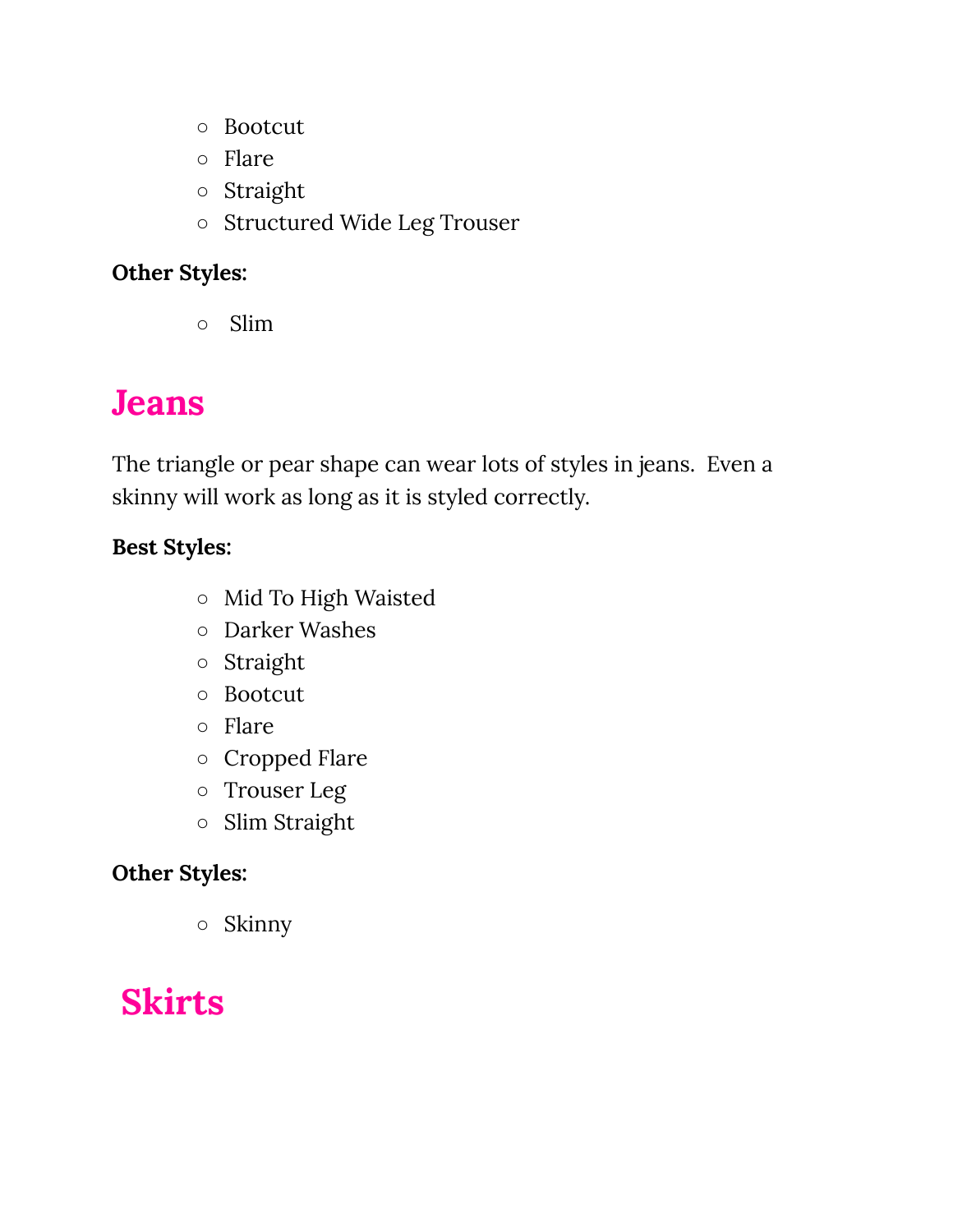The triangle or pear shape looks best in A-Line styles to help bring visual balance from top to bottom. But if you want to enhance your curves then you can wear more straight or pencil styles.

### **Best Styles:**

- High Waist
- Midi & Maxi Length
- Structured
- A-Line
- Wrap
- Circle

### **Other Styles:**

- Pleated not too full
- Straight or Pencil if wanting to accentuate curves

## **Shorts**

The triangle body shape looks best in shorts that have structured and thicker materials as opposed to really loose, thin and flowy materials. The shorts also look best if they hit at the most narrow part of the thigh and just skim over the body. Higher waisted shorts with a tie waist worn with a top tucked in look great and help create curves and balance.

- High Waisted
- Structured
- Length Stop At Narrow Part Of Leg or to the Knee
- Paperbag Waist
- Tie Waist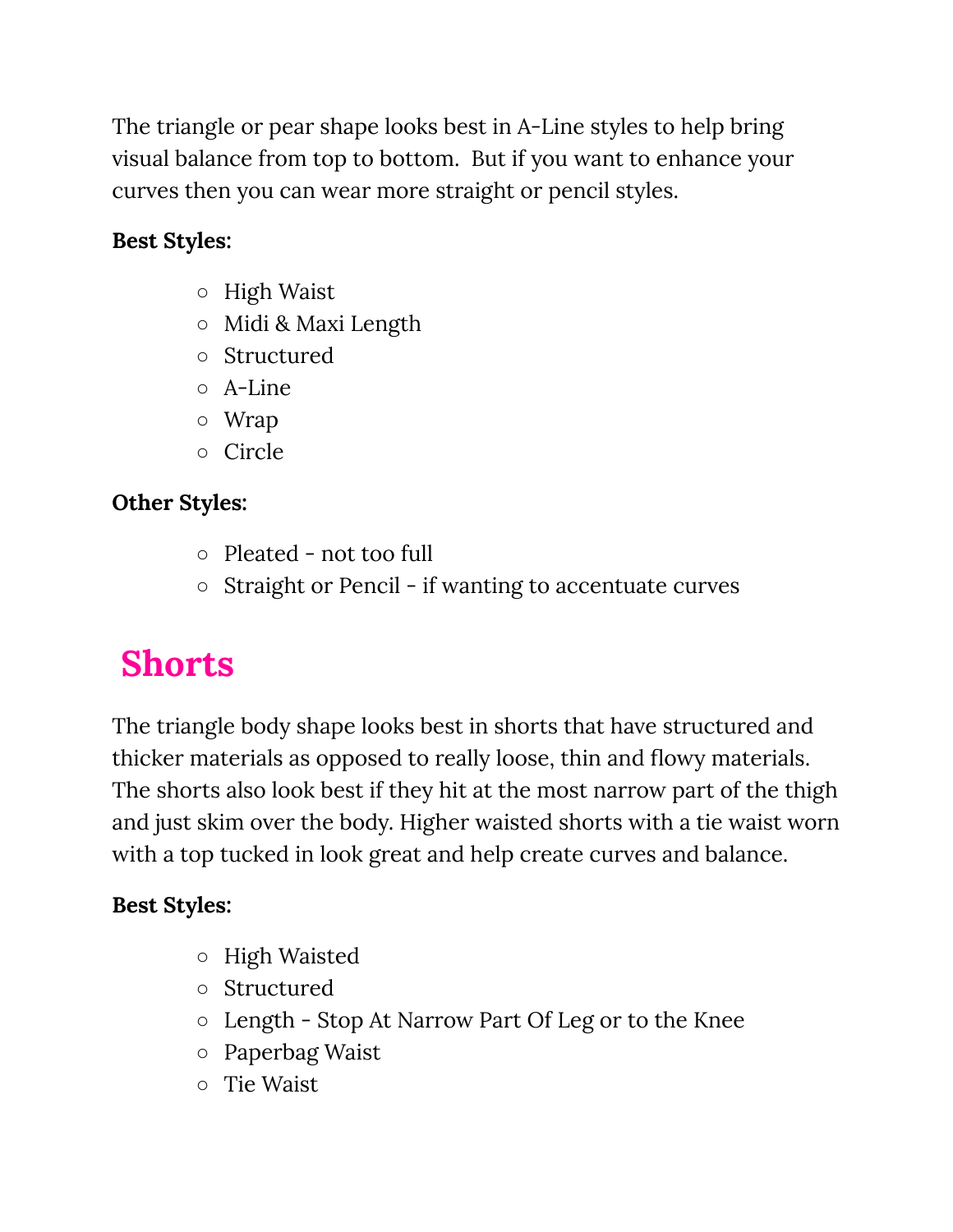- Loose Leg
- Denim Short

### **Dresses**

There are lots of great dress styles that work on the triangle or pear shape. The best styles are ones that hit at the narrow part of the thigh and longer. If you want to wear short dresses or skirts just make sure they are not super fitted or super full.

### **Best Styles:**

- Knee, Midi & Maxi Length
- A-Line
- Fit Flare
- Wrap
- Sheath
- Shirt Dress
- Dramatic Sleeves
- Belted

### **Other Styles:**

○ Short

# **Jumpers & Rompers**

The best styles of jumpsuits will follow some of the same guidelines for tops and bottoms. Your best options should have a tie or cinched waist with the top drawing attention and the bottoms just complimenting the shape. Try to find styles that are balanced on top and bottom to create a great symmetrical shape!